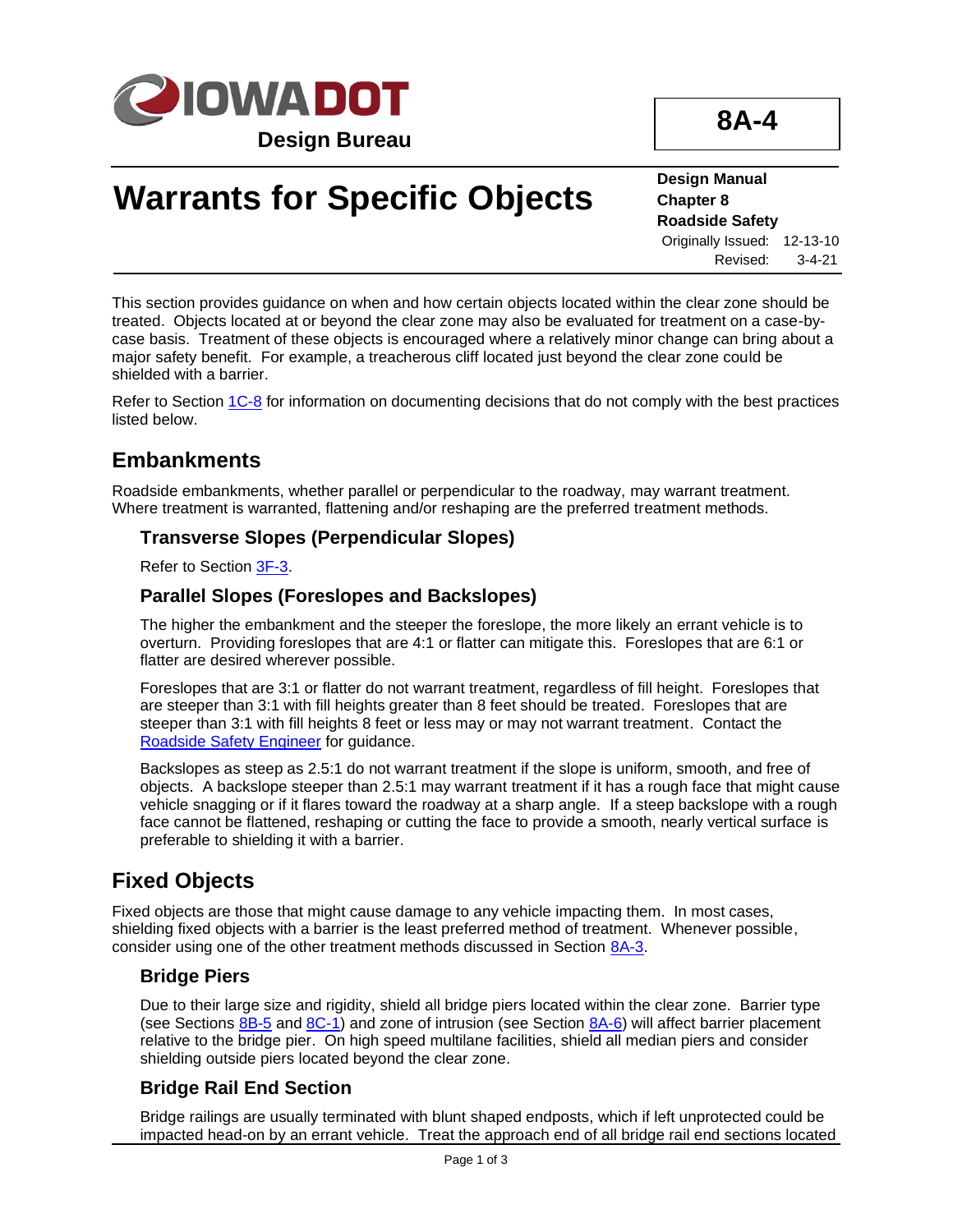within the clear zone. For bridges on high speed roadways, steel beam guardrail is the preferred treatment. However, crash cushions may be used where site conditions cannot accommodate steel beam guardrail. For bridges in urban areas, posted speed determines which type of treatment should be used:

- If the posted speed is 35 mph or greater, use guardrail or a crash cushion.
- If the posted speed is 30 mph or less, use of guardrail or a crash cushion is preferred. If constraints don't allow for placement of either of these options, a sloped concrete end treatment (Standard Road Plan [BA-108\)](../SRP/IndividualStandards/ba108.pdf) may be used.

#### **Walls**

Walls having sufficient structural capacity and a relatively smooth face may be able to safely redirect an impacting vehicle. It may be possible to leave such walls in place untreated. Examples include reinforced concrete retaining walls, ornamental stone walls, and some types of noise walls.

Walls lacking the strength or shape to safely redirect an impacting vehicle should be treated. Examples include MSE walls and concrete block retaining walls. Barrier placement relative to a wall will affect barrier choice (see Sections [8A-6,](08A-06.pdf) [8B-5,](08b-05.pdf) and [8C-1\)](08c-01.pdf).

#### **Fences**

Although most types of fences, including chain link, tubular steel, and woven field fence, are not considered to be significant objects, their use should usually be restricted to locations outside the clear zone. This is especially true when such fences are used near a sidewalk or multi-use path. A vehicle impacting the fence could generate flying debris. Where these fences are required to be installed within the clear zone, contact the [Roadside Safety Engineer](01B-02/RoadsideSafetyEngineer.pdf) for a special design.

#### **Revetment/Rock Flumes**

Areas of revetment placement, such as at rock flumes or near culvert outlets, could cause an errant vehicle to become unstable. This is especially true where the revetment covers a large area or where it extends more than 4 inches vertically above the surrounding ground. Evaluate the potential for these areas to cause vehicle snagging or instability. Consider treatment, such as a layer of smaller macadam stone on top of the larger stone, where these effects are likely.

#### **Trees and Shrubs**

Trunk diameters are measured at a point 6 inches above the ground surface. For trees with multiple trunks at this height, add the individual trunk diameters together to determine an effective trunk diameter. For shrubs with multiple trunks at this height, use the diameter of the largest trunk as the effective trunk diameter. Trees and shrubs with an effective trunk diameter of 4 inches or greater should be treated.

Removal is the preferred treatment method. However, in some situations, it may be desirable to keep trees that would otherwise be considered for removal. For example:

- At parks, recreation sites, or residential areas where the functional and/or aesthetic values will be lost.
- If trees are unique based on their size, species, or historic value.
- Where removal would adversely affect endangered/threatened species, wetlands, water quality, or result in significant erosion/sedimentation problems. For further guidance, contact the [Location Engineer.](01B-02/LocationEngineer.pdf)

Where removal is not possible or feasible, trees should be shielded with a barrier.

#### **Utility Poles**

Utility poles within the clear zone should be treated. The most preferable treatment method is to eliminate the need for the poles by burying the utility lines. If this is not possible, the poles should be relocated to the right-of-way line.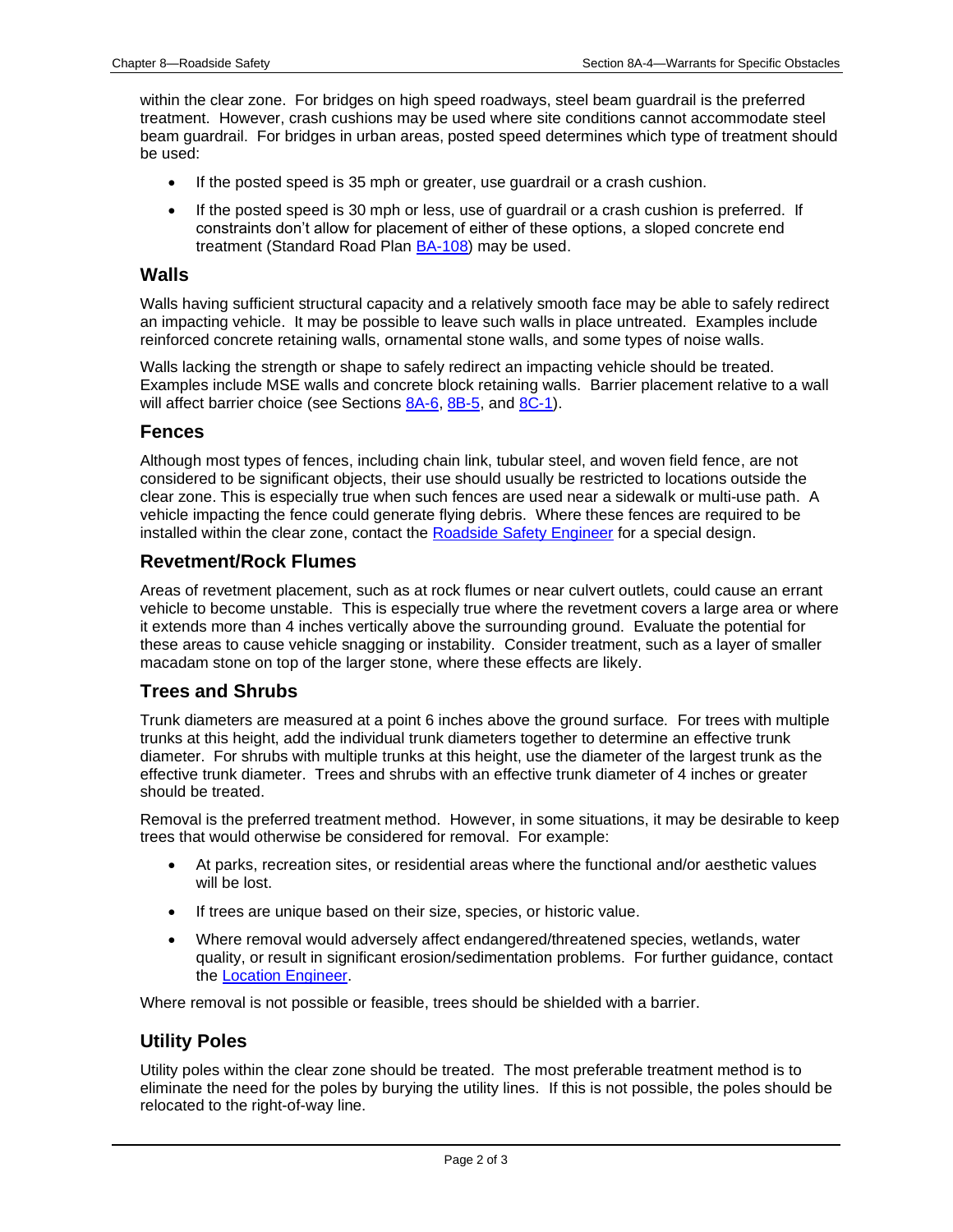Wherever poles are used, the chances of them being impacted can be reduced by providing longer spans between poles, which results in fewer poles being installed.

#### **Luminaire Supports**

Luminaire supports can pose a snagging risk to errant vehicles or may cause loss of control. On high speed roadways, provide breakaway bases for all new luminaries unless they are placed where they cannot be impacted or if they are located on or behind a concrete barrier. On low speed roadways or in urban areas, the use of breakaway supports is encouraged to provide additional safety to pedestrians from flying debris.

## **Sign Truss Footings (Overhead Sign Supports)**

Sign truss footings should be protected if located in the clear zone. Attention needs to be given to zone of intrusion (see Section [8A-6\)](08A-06.pdf) when locating a barrier. Sign truss footings may be eliminated by installing or relocating overhead signs to other nearby structures. The Traffic and Safety Project **[Engineer](01B-02/TrafficSafetyProjectEngineer.pdf) will normally determine the location and need for sign trusses.** Any proposed changes should be discussed with both bureaus.

#### **Ground-Mounted Sign Supports**

Use breakaway sign supports for ground-mounted signs wherever possible.

Although breakaway sign supports are considered crashworthy, reducing the number of these supports near the roadway can provide a safety benefit as well as a reduction in maintenance needs. Investigate opportunities to attach new signs to other roadside fixtures such as luminaire poles, or to mount them behind existing barriers. Consult with the [Traffic and Safety Project Engineer](01B-02/TrafficSafetyProjectEngineer.pdf) to identify nearby sign installations that may accommodate the mounting of additional signs.

# **Railroad Signal Footings**

The concrete footings of automatic railroad signals are solid structures that pose a potential risk to motorists. Because they cannot be made breakaway, they should be treated. Typically, steel beam guardrail is used to shield these objects, see Standard Road Plan [BA-253.](../SRP/IndividualStandards/ba253.pdf) If site restrictions prohibit the use of steel beam guardrail, consult the [Roadside Safety Engineer](01B-02/RoadsideSafetyEngineer.pdf) for guidance.

#### **Culverts**

Evaluate culvert openings for treatment. Refer to Section [8B-2.](08B-02.pdf)

# **Water**

Be liberal when evaluating water hazards and consider shielding any that are questionable, such as shallow streams that occasionally experience heavy flows or deep ponds located beyond the clear zone. Those portions of a body of water that are 2 feet deep or greater and within the clear zone should be shielded with a barrier if no other treatment options exist. The depth of a body of water is determined from its normal pool elevation.

# **Others**

Although not technically objects, the presence of pedestrians and bicyclists should also be evaluated for treatment under certain circumstances.

Consider treating:

- Sidewalks and shared use paths near high speed roadways.
- Schools, parks, and playgrounds.
- Other places where large groups might gather (parking lots, shopping malls, and fair grounds).